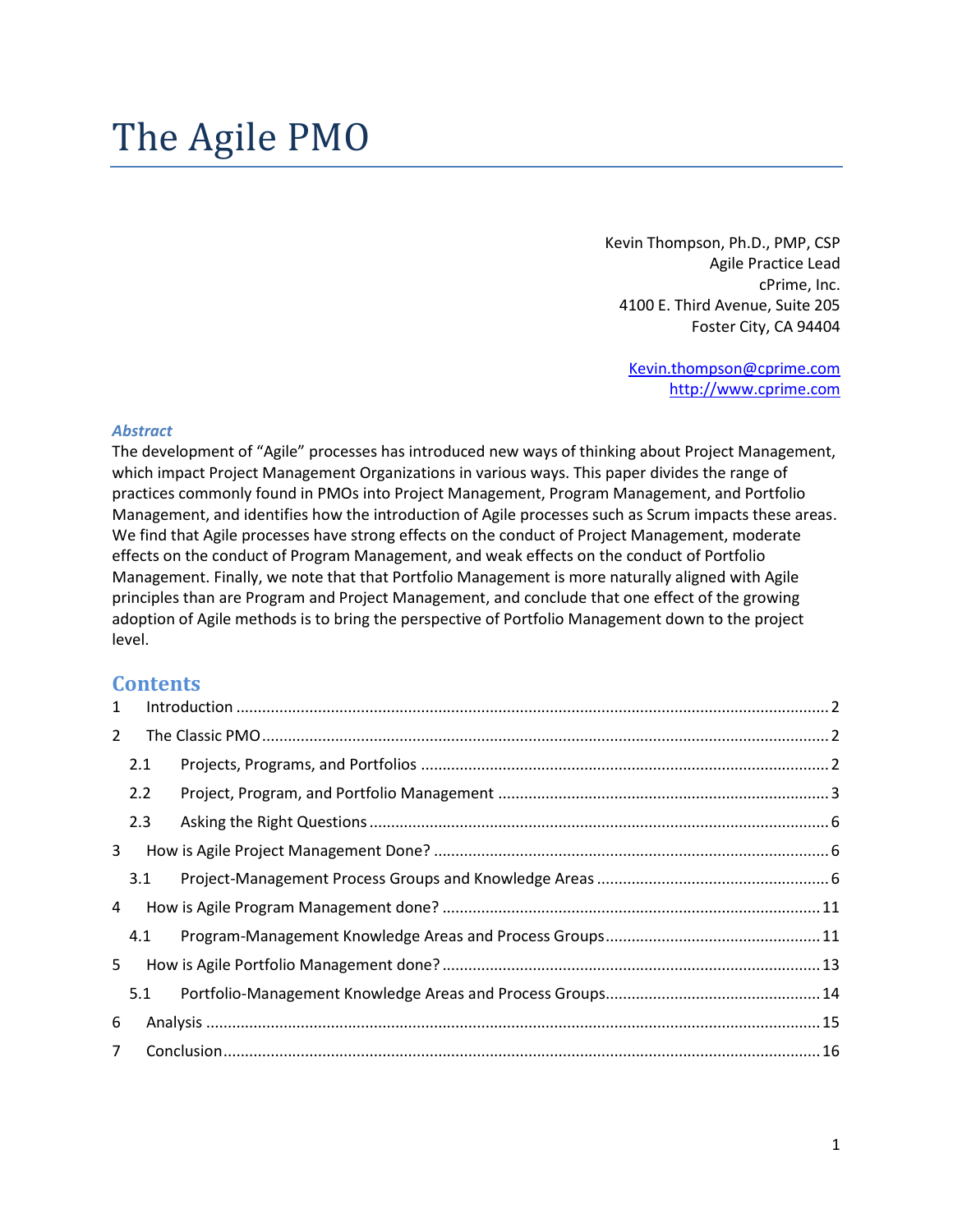### <span id="page-1-0"></span>**1 Introduction**

What is an "Agile PMO?" This question invariably comes up in large enterprises that have existing PMOs and are adopting Agile project-management processes, such as Scrum.

This paper does not attempt to prescribe how a PMO operates, as this subject is large and already welldocumented. Instead, it assumes that a functioning PMO exists, and addresses the specific question of how the introduction of Agile processes changes how the PMO carries out its responsibilities.

# <span id="page-1-1"></span>**2 The Classic PMO**

The acronym PMO may abbreviate *Project Management Office* or *Program Management Office*. This dual definition hints at one of the major challenges of defining what a PMO is and how it works, namely, the lack of consistency in responsibilities and practices across organizations called PMOs. Nevertheless, common themes and practices do exist, and we will address them here.

A "classic" PMO may have any combination of three major areas of responsibility: *Project Management*, *Program Management*, or *Project Portfolio Management*. Alternatively, an organization may create separate offices called the *Project Management Office* (PMO), *Program Management Office* (PgMO), and *Project Portfolio Management Office* (PPMO). We will use these more specific definitions in the following.

A Project Management Office focuses on making projects successful, while a Program Management Office focuses more on the success of programs, rather than projects. While a PMO and PgMO operate on different scales but have similar responsibilities, a Project Portfolio Management Office is distinctly different, as it focuses on optimizing portfolios of projects to achieve business goals.

Understanding what these different offices do requires an understanding the hierarchy of projects, programs, and portfolios. We will turn to three references from the Project Management Institute (PMI) for definitions of these and related concepts throughout this document:

*A Guide to the Project Management Body of Knowledge (PMBOK® Guide)*, Fourth Edition (hereafter [PMBOK4]<sup>1</sup>)

*The Standard for Program Management*, Second Edition (hereafter [SProgMan2] 2 )

*The Standard for Portfolio Management*, Second Edition (hereafter [SPortMan2] 3 )

### <span id="page-1-2"></span>**2.1 Projects, Programs, and Portfolios**

Programs contain projects, while portfolios contain programs, projects, or a mix of both.

A Project is a temporary endeavor undertaken to create a unique product, service, or result. [PMBOK4]

A Program is comprised of multiple related projects that are initiated during the program's life cycle and are managed in a coordinated fashion. The program manager coordinates efforts between projects but does not directly manage the individual projects. [SProgMan2]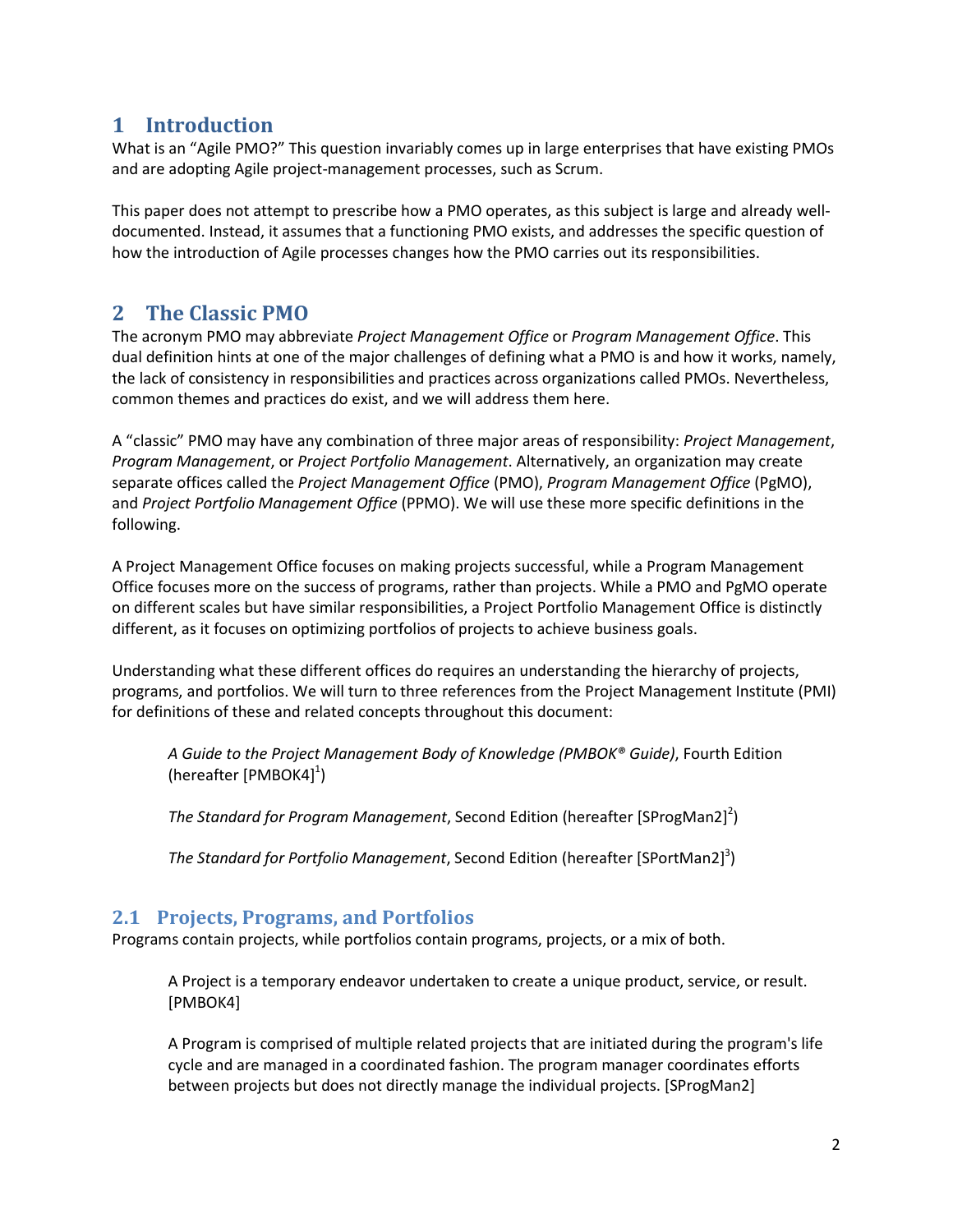A portfolio is a collection of projects or programs and other work that are grouped together to facilitate effective management of that work in order to meet strategic business objectives. The projects or programs of the portfolio may not necessarily be interdependent or directly related. [SPortMan2]

Given these definitions, the management of these entities can be defined as follows:

Project Management is the application of knowledge, skills, tools, and techniques to project activities to meet the project requirements. [PMBOK4]

Program Management is the centralized coordinated management of a program to achieve the program's strategic objectives and benefits. It involves aligning multiple projects to achieve the program goals and allows for optimized or integrated cost, schedule, and effort. [SProgMan2]

Portfolio Management is the coordinated management of portfolio components to achieve specific organizational objectives. [SPortMan2]

Less formally, we might say that Project, Program, and Portfolio Management operate at tactical, strategic, and business levels, respectively. Project Management is about doing work correctly, while Portfolio Management is about selecting the correct work for the business to do. Program Management is the layer in between, which addresses the integration of tactical work (projects) into strategic (program-level) deliverables.

It should be noted that changes in business environment may result in the cancellation of projects or programs that no longer represent appropriate investments for the business. A well-functioning portfolio-management process can be expected to terminate programs or projects that are successful by their own objectives, but which have ceased to represent the best investment of the company's resources.

#### <span id="page-2-0"></span>**2.2 Project, Program, and Portfolio Management**

[Table 1](#page-3-0) summarizes key areas of interest, and how their focus changes across projects, programs, and portfolios. [SportMan2]

| Area         | <b>Projects</b>                                                                                                    | <b>Programs</b>                                                                                                          | <b>Portfolios</b>                                                                                       |
|--------------|--------------------------------------------------------------------------------------------------------------------|--------------------------------------------------------------------------------------------------------------------------|---------------------------------------------------------------------------------------------------------|
| <b>Scope</b> | Projects have defined<br>objectives. Scope is<br>progressively elaborated<br>throughout the project<br>life cycle. | Programs have a larger<br>scope and provide more<br>significant benefits.                                                | Portfolios have a<br>business scope that<br>changes with the<br>strategic goals of the<br>organization. |
| Change       | Project managers expect<br>change and implement<br>processes to keep<br>change managed and<br>controlled.          | The program manger<br>must expect change from<br>both inside and outside<br>the program and be<br>prepared to manage it. | Portfolio managers<br>continually monitor<br>changes in the broad<br>environment.                       |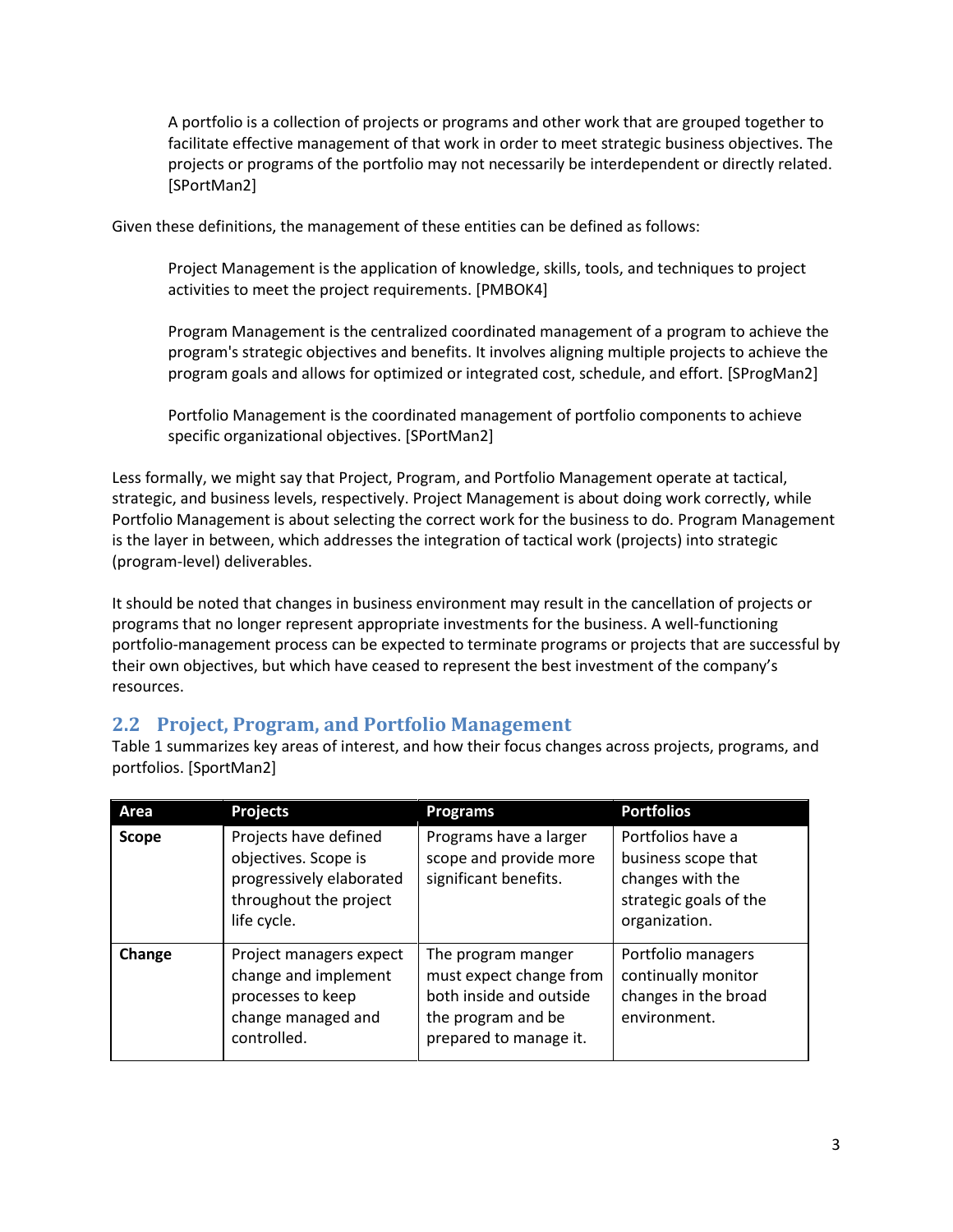| <b>Planning</b>   | Project managers<br>progressively elaborate<br>high-level information<br>into detailed plans<br>throughout the project<br>life cycle.                      | Program managers<br>develop the overall<br>program plan and create<br>high-level plans to guide<br>detailed planning at the<br>component level.                        | Portfolio managers<br>create and maintain<br>necessary processes and<br>communication relative<br>to the aggregate<br>portfolio. |
|-------------------|------------------------------------------------------------------------------------------------------------------------------------------------------------|------------------------------------------------------------------------------------------------------------------------------------------------------------------------|----------------------------------------------------------------------------------------------------------------------------------|
| Management        | Project managers<br>manage the project team<br>to meet the project<br>objectives.                                                                          | Program managers<br>manage staff and the<br>project managers; they<br>provide vision and<br>overall leadership.                                                        | Portfolio managers may<br>manage or coordinate<br>Portfolio Management<br>staff.                                                 |
| <b>Success</b>    | Success is measured by<br>product and project<br>quality, timeliness,<br>budget compliance, and<br>degree of customer<br>satisfaction.                     | Success is measured by<br>the degree to which the<br>program satisfies the<br>needs and benefits for<br>which it was undertaken.                                       | Success is measured in<br>terms of aggregate<br>performance of portfolio<br>components.                                          |
| <b>Monitoring</b> | Project managers<br>monitor and control the<br>work of producing the<br>products, services or<br>results that the project<br>was undertaken to<br>produce. | Program managers<br>monitor the progress of<br>program components to<br>ensure the overall goals,<br>schedules, budget, and<br>benefits of the program<br>will be met. | Portfolio managers<br>monitor aggregate<br>performance and value<br>indicators.                                                  |

<span id="page-3-0"></span>**Table 1 Comparison of Project, Program, and Portfolio Management**

The following tables summarize the objectives and strategies of Project, Program, and Portfolio Management Offices.

|              | <b>Project Management</b>                                                        |  |  |  |  |  |
|--------------|----------------------------------------------------------------------------------|--|--|--|--|--|
| <b>Focus</b> | Project success                                                                  |  |  |  |  |  |
|              | Wants these things to happen                                                     |  |  |  |  |  |
|              | Timely execution (scope delivered on time, within budget, with intended quality) |  |  |  |  |  |
|              | Adherence to standards throughout project definition and execution               |  |  |  |  |  |
|              | Does the following to make the above things happen                               |  |  |  |  |  |
|              | Set standards to promote success and minimize confusion                          |  |  |  |  |  |
|              | • Define metrics to measure progress, value, quality of project deliverables     |  |  |  |  |  |
|              | • Define standard processes, practices, artifacts to be used for projects        |  |  |  |  |  |
|              | • Provide training in project-management and associated skills                   |  |  |  |  |  |
|              | • Assist projects through consulting and mentoring                               |  |  |  |  |  |
|              | Manage projects directly                                                         |  |  |  |  |  |
|              | • Supply Project Managers for projects                                           |  |  |  |  |  |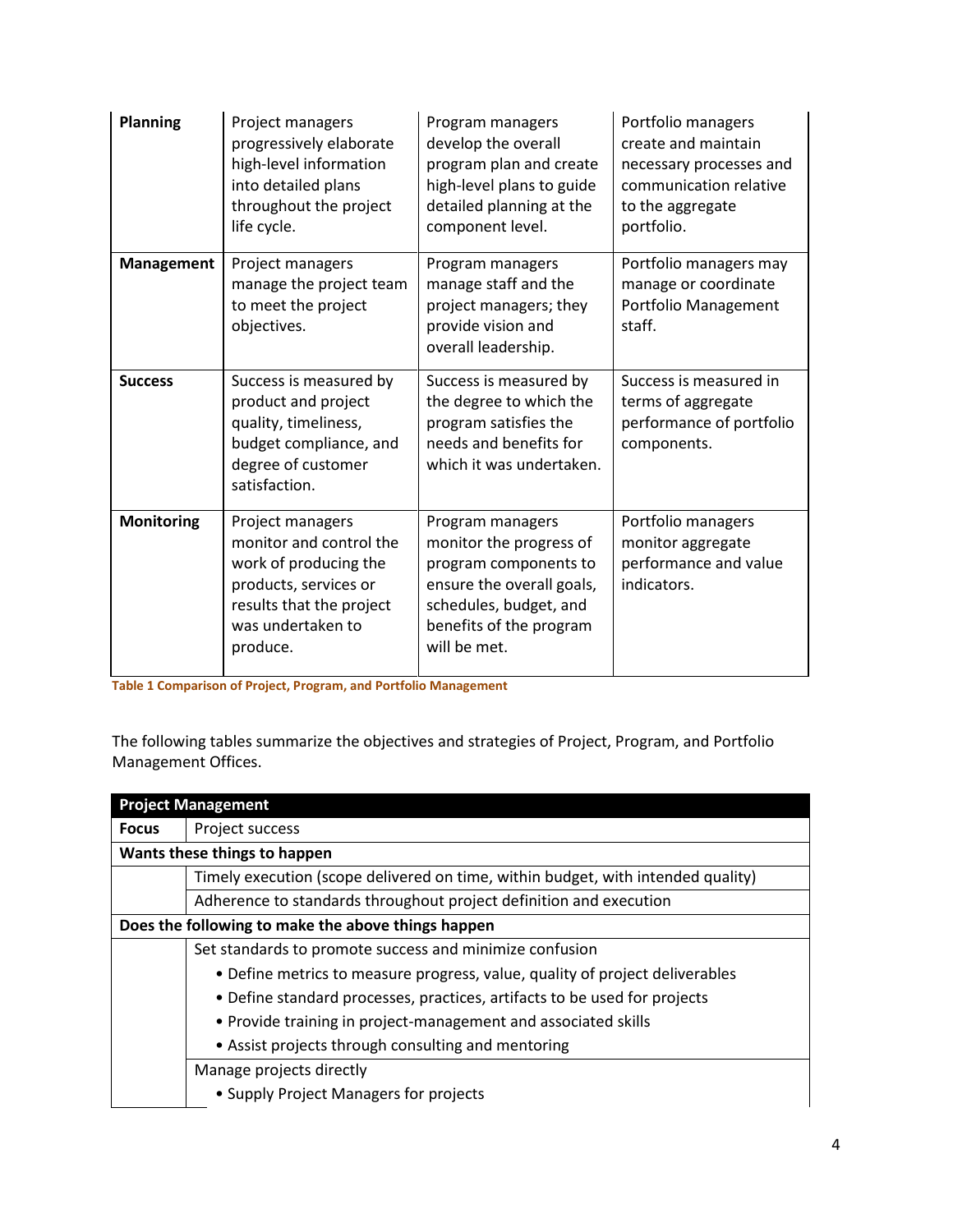• Track project status and report to stakeholders

**Table 2 Objectives and Responsibilities for a Project Management Office (PMO)**

PMOs typically define standards for Project Management, and provide training and supervision for project managers. Whether they manage projects directly varies across PMOs. Some organizations assign the management of projects to PMOs, while others assign it to other (often functional) organizations, and rely on PMOs primarily to set and promote standards.

|              | <b>Program Management</b>                                                                        |  |  |  |  |  |  |
|--------------|--------------------------------------------------------------------------------------------------|--|--|--|--|--|--|
| <b>Focus</b> | Program success                                                                                  |  |  |  |  |  |  |
|              | Wants these things to happen                                                                     |  |  |  |  |  |  |
|              | Deliverables from multiple projects aligned, projects collaborate effectively                    |  |  |  |  |  |  |
|              | Resources are available to meet demand                                                           |  |  |  |  |  |  |
|              | Does the following to make the above things happen                                               |  |  |  |  |  |  |
|              | Governance: Defining roles and responsibilities, and providing oversight                         |  |  |  |  |  |  |
|              | Management: Planning and administering both projects and the overall program                     |  |  |  |  |  |  |
|              | Financial Management: Implementation of specific fiscal practices and controls                   |  |  |  |  |  |  |
|              | <b>Infrastructure:</b> The program office, technology, and other factors in the work environment |  |  |  |  |  |  |
|              | supporting the program effort                                                                    |  |  |  |  |  |  |
|              | Planning: Activities that take place at multiple levels, with different goals                    |  |  |  |  |  |  |

**Table 3 Objectives and Responsibilities for a Program Management Office (PgMO)**

A quick review of PgMO functions shows substantial overlap with PMO functions, but the focus is different. Project Management focuses on the needs of specific projects, while Program Management focuses on the needs of a collection of projects. We might also say that Project Management focuses on the tactics of planning and executing projects, while Program Management operates at a more strategic level, by

- Addressing issues and standards that affect all projects
- Managing interfaces and collaboration between linked projects
- Adjusting resource allocation across projects to maximize benefits to the program as a whole

| <b>Portfolio Management</b>  |                                                                                          |  |  |  |  |  |
|------------------------------|------------------------------------------------------------------------------------------|--|--|--|--|--|
| <b>Focus</b>                 | <b>Business success</b>                                                                  |  |  |  |  |  |
| Wants these things to happen |                                                                                          |  |  |  |  |  |
|                              | Programs and projects selected to optimize business objectives (ROI, market share, etc.) |  |  |  |  |  |
|                              | Does the following to make the above things happen                                       |  |  |  |  |  |
|                              | Portfolio Management: Evaluate, define, and manage portfolios comprised of programs      |  |  |  |  |  |
|                              | and projects                                                                             |  |  |  |  |  |

**Table 4 Objectives and Responsibilities for a Project Portfolio Management Office (PPMO)**

Portfolio Management is quite distinct from project and Program Management, as it does not address how programs or projects are executed. Instead, Portfolio Management focuses on deciding which projects or programs to initiate, sustain, or terminate, based on their value to the business.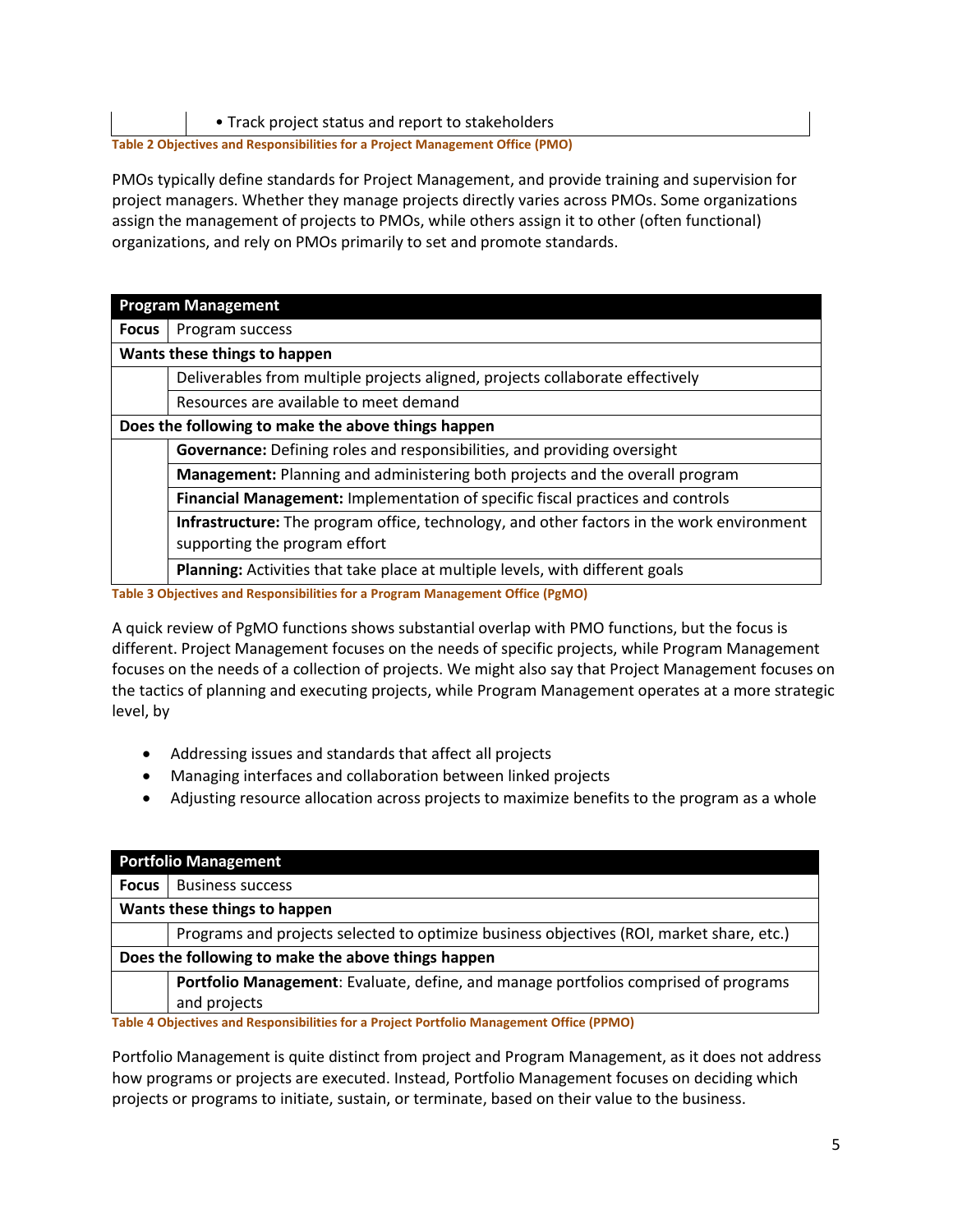### <span id="page-5-0"></span>**2.3 Asking the Right Questions**

The variation in definition for PMOs, PgMOs, and PPMOs means that the question "What is an Agile PMO?" is not the right question after all. Instead, there are three questions that we need to address:

- 1. How is Agile Project Management done?
- 2. How is Agile Program Management done?
- 3. How is Agile Portfolio Management done?

<span id="page-5-1"></span>We will address these questions below.

### **3 How is Agile Project Management Done?**

Any process whose practices reflect the values of the Agile Manifesto<sup>4</sup> qualifies as an Agile process. The Agile Manifesto emphasizes collaboration, results, and adaptability over process, documentation, and adherence to plans. In principle, any process whose day-to-day execution reflects these principles is, by definition, an Agile process.

However, the term "Agile process" usually refers to processes that are designed to work well in contexts where requirements and effort are not well-understood, and frequent changes in priorities are common. Of these, some are tied to specific subject domains (such as XP, or "eXtreme Programming,"<sup>5</sup> which focuses specifically on software development), and will not be discussed further here.

Of greater interest are Agile processes that can be employed in multiple domains, such as Scrum<sup>6</sup> and Commitment Based Project Management (CBPM)<sup>7</sup>. These processes emphasize planning in detail for short time horizons, and re-planning at frequent intervals, based on continuous re-assessment of priorities and the value of potential deliverables. Iterative planning and associated execution require fine-grained tracking metrics that provide a wealth of value for the project-management perspective. Indeed, the remarkable visibility these Agile processes provide to project managers and other stakeholders is a major driver for their adoption, and a key to understanding how Agile Project Management works.

For our purposes, it is convenient to use PMI's language of *Knowledge Areas* and of *Process Groups* to provide a common way of thinking about Project Management. Agile processes that involve iterative planning and execution affect some of the processes and knowledge areas, but not all. Agile processes typically define or impact a subset of these items, particularly around requirements generation, planning, execution, and tracking.

### <span id="page-5-2"></span>**3.1 Project-Management Process Groups and Knowledge Areas**

The process groups are defined as follows [PMBOK4]:

- **Initiating Process Group:** Those processes performed to define a new project or a new phase of an existing project, by obtaining authorization to start the project or phase.
- **Planning Process Group:** Those processes required to establish the scope of the project, refine the objectives, and define the course of action required to attain the objectives that the project was undertaken to achieve
- **Executing Process Group:** Those processes performed to complete the work defined in the Project Management plan to satisfy the process specifications.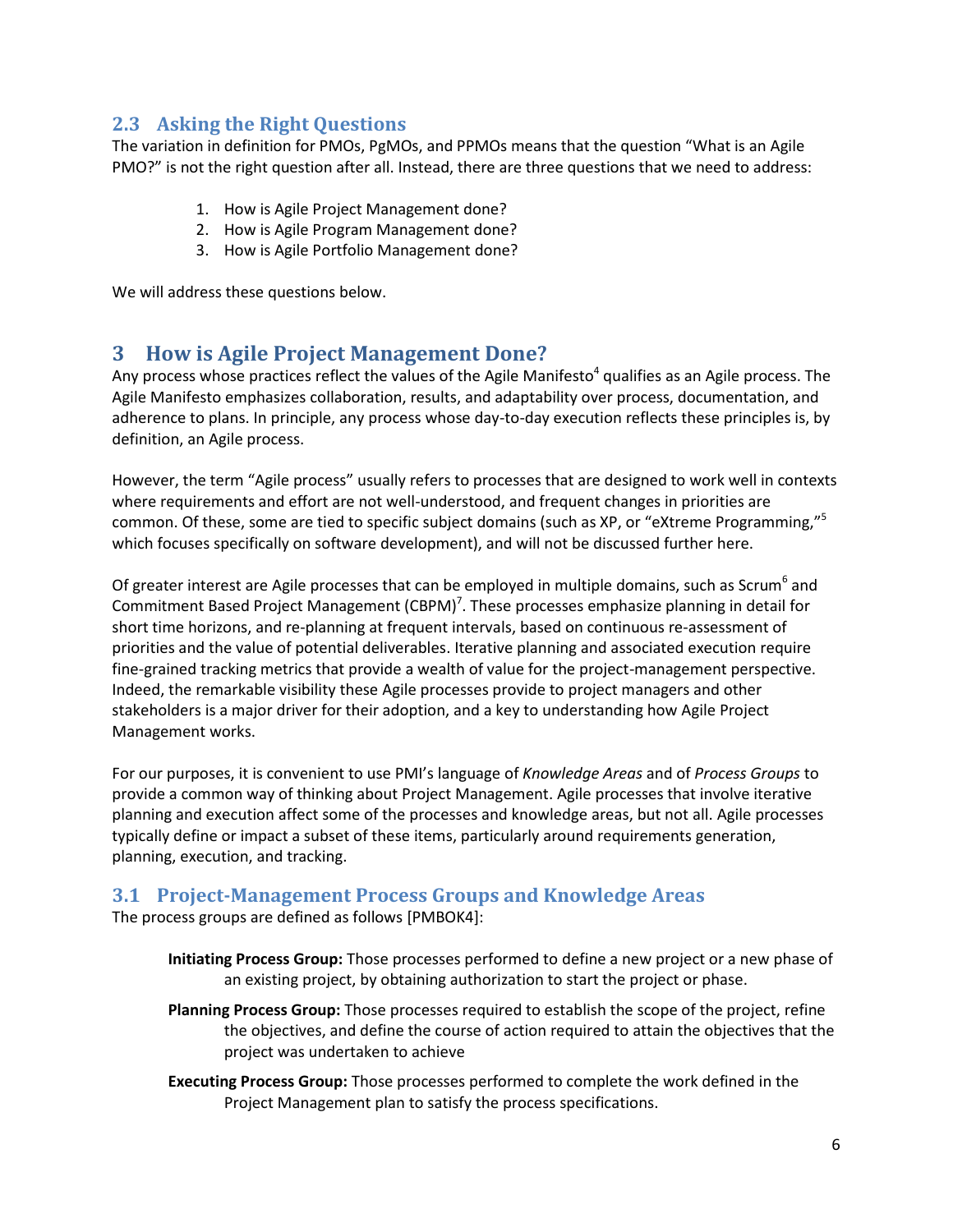- **Monitoring and Controlling Process Group:** Those processes required to track, review, and regulate the progress and performance of the project; identify any areas in which changes to the plan are required; and initiate the corresponding changes.
- **Closing Process Group:** Those processes performed to finalize all activities across all Process Groups to formally close the project or phase.

| Knowledge<br><b>Areas</b>                                    | <b>Initiating</b>                       | Planning                                                                                                                                                 | <b>Executing</b>                                                                                                             | <b>Monitoring &amp;</b><br><b>Controlling</b>                                                                   | Closing                                      |
|--------------------------------------------------------------|-----------------------------------------|----------------------------------------------------------------------------------------------------------------------------------------------------------|------------------------------------------------------------------------------------------------------------------------------|-----------------------------------------------------------------------------------------------------------------|----------------------------------------------|
| Project<br>Integration<br><b>Management</b>                  | $\bullet$ Develop<br>Project<br>Charter | • Develop Project<br>Management Plan                                                                                                                     | $\bullet$ Direct &<br><b>Manage</b><br><b>Project</b><br><b>Execution</b>                                                    | • Monitor &<br><b>Control Project</b><br><b>Work</b><br>• Perform<br><b>Integrated</b><br><b>Change Control</b> | • Close<br><b>Project or</b><br><b>Phase</b> |
| <b>Project Scope</b><br><b>Management</b>                    |                                         | • Collect<br><b>Requirements</b><br>• Define Scope<br>• Create WBS                                                                                       |                                                                                                                              | • Verify Scope<br>• Control Scope                                                                               |                                              |
| <b>Project Time</b><br><b>Management</b>                     |                                         | • Define Activities<br>• Sequence Activities<br>• Estimate Activity<br>Resources<br>• Estimate Activity<br><b>Durations</b><br><b>. Develop Schedule</b> |                                                                                                                              | $\bullet$ Control<br><b>Schedule</b>                                                                            |                                              |
| <b>Project Cost</b><br><b>Management</b>                     |                                         | <b>• Estimate Costs</b><br>• Determine Budget                                                                                                            |                                                                                                                              | • Control Costs                                                                                                 |                                              |
| <b>Project Quality</b><br><b>Management</b>                  |                                         | • Plan Quality                                                                                                                                           | $\bullet$ Perform<br>Quality<br>Assurance                                                                                    | • Perform<br><b>Quality Control</b>                                                                             |                                              |
| <b>Project Human</b><br><b>Resource</b><br><b>Management</b> |                                         | • Develop Human<br>Resource Plan                                                                                                                         | $\bullet$ Acquire<br>Project Team<br>• Develop<br><b>Project</b><br><b>Team</b><br>• Manage<br><b>Project</b><br><b>Team</b> |                                                                                                                 |                                              |
| Project<br><b>Communication</b><br><b>Management</b>         | · Identify<br><b>Stakeholders</b>       | • Plan<br><b>Communications</b>                                                                                                                          | • Distribute<br><b>Information</b><br>$\bullet$ Manage<br>Stakeholder<br>Expectations                                        | • Report<br><b>Performance</b>                                                                                  |                                              |

The knowledge areas and process groups, along with their associated activities, are shown i[n](#page-7-0)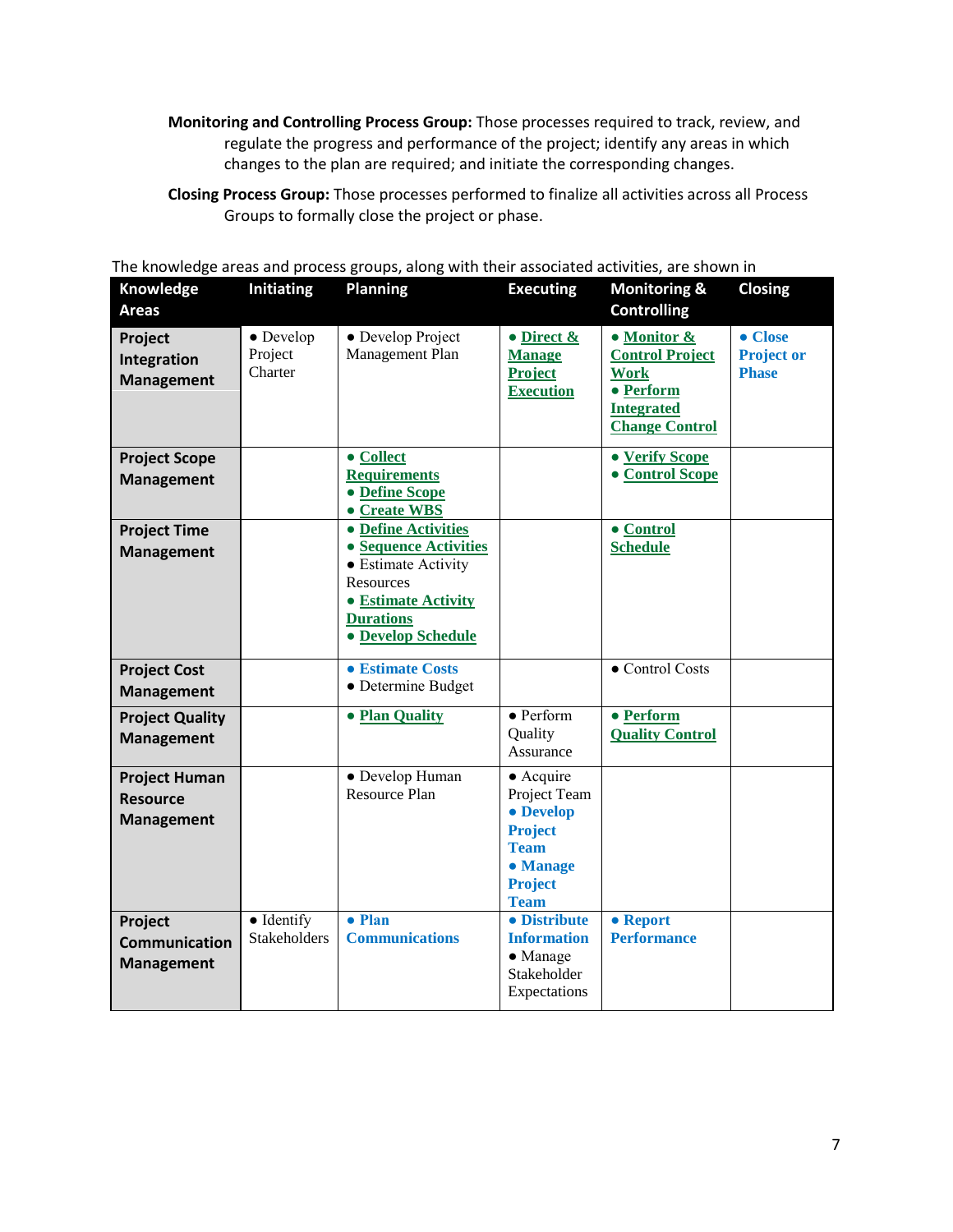| <b>Project Risk</b><br><b>Management</b>    | $\bullet$ Plan Risk<br>Management<br>• Identify Risks<br>• Perform Qualitative<br><b>Risk Analysis</b><br>$\bullet$ Perform<br><b>Quantitative Risk</b><br>Analysis<br>• Plan Risk Responses |                                   | • Monitor &<br><b>Control Risks</b> |                                 |
|---------------------------------------------|----------------------------------------------------------------------------------------------------------------------------------------------------------------------------------------------|-----------------------------------|-------------------------------------|---------------------------------|
| Project<br>Procurement<br><b>Management</b> | • Plan Procurements                                                                                                                                                                          | $\bullet$ Conduct<br>Procurements | • Administer<br><b>Procurements</b> | $\bullet$ Close<br>Procurements |

Table 5.

<span id="page-7-0"></span>

| Knowledge<br><b>Areas</b>                                    | <b>Initiating</b>                       | <b>Planning</b>                                                                                                                                                 | <b>Executing</b>                                                                                                             | <b>Monitoring &amp;</b><br><b>Controlling</b>                                                                   | <b>Closing</b>                               |
|--------------------------------------------------------------|-----------------------------------------|-----------------------------------------------------------------------------------------------------------------------------------------------------------------|------------------------------------------------------------------------------------------------------------------------------|-----------------------------------------------------------------------------------------------------------------|----------------------------------------------|
| Project<br>Integration<br><b>Management</b>                  | $\bullet$ Develop<br>Project<br>Charter | • Develop Project<br>Management Plan                                                                                                                            | $\bullet$ Direct &<br><b>Manage</b><br><b>Project</b><br><b>Execution</b>                                                    | • Monitor &<br><b>Control Project</b><br><b>Work</b><br>• Perform<br><b>Integrated</b><br><b>Change Control</b> | • Close<br><b>Project or</b><br><b>Phase</b> |
| <b>Project Scope</b><br><b>Management</b>                    |                                         | • Collect<br><b>Requirements</b><br>• Define Scope<br>• Create WBS                                                                                              |                                                                                                                              | • Verify Scope<br><b>• Control Scope</b>                                                                        |                                              |
| <b>Project Time</b><br><b>Management</b>                     |                                         | • Define Activities<br>• Sequence Activities<br>• Estimate Activity<br><b>Resources</b><br>• Estimate Activity<br><b>Durations</b><br><b>. Develop Schedule</b> |                                                                                                                              | $\bullet$ Control<br><b>Schedule</b>                                                                            |                                              |
| <b>Project Cost</b><br><b>Management</b>                     |                                         | • Estimate Costs<br>• Determine Budget                                                                                                                          |                                                                                                                              | • Control Costs                                                                                                 |                                              |
| <b>Project Quality</b><br><b>Management</b>                  |                                         | • Plan Quality                                                                                                                                                  | $\bullet$ Perform<br>Quality<br>Assurance                                                                                    | • Perform<br><b>Quality Control</b>                                                                             |                                              |
| <b>Project Human</b><br><b>Resource</b><br><b>Management</b> |                                         | • Develop Human<br><b>Resource Plan</b>                                                                                                                         | $\bullet$ Acquire<br>Project Team<br>• Develop<br><b>Project</b><br><b>Team</b><br>• Manage<br><b>Project</b><br><b>Team</b> |                                                                                                                 |                                              |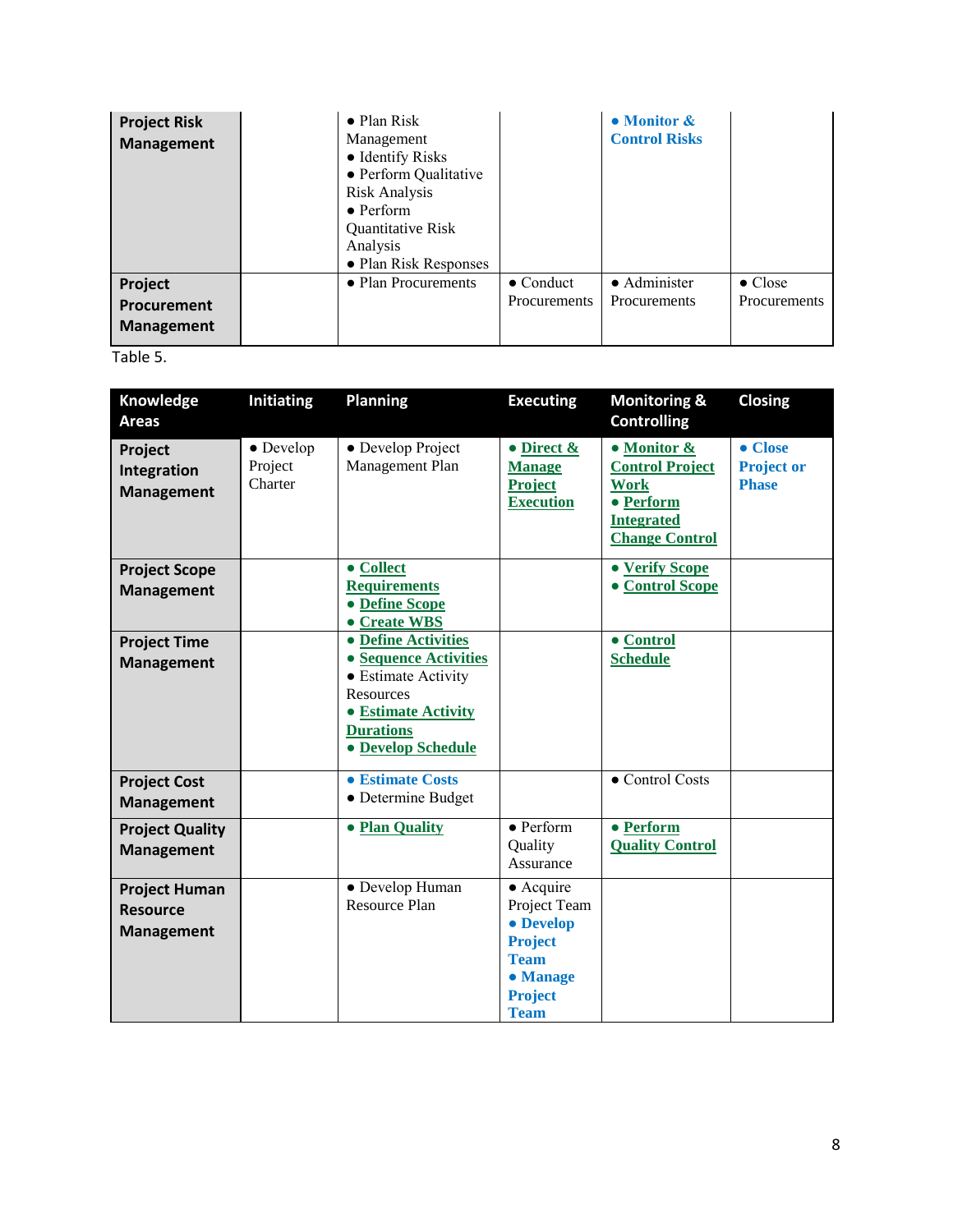| Project<br>Communication<br><b>Management</b> | $\bullet$ Identify<br>Stakeholders | • Plan<br><b>Communications</b> | • Distribute<br><b>Information</b><br>$\bullet$ Manage<br>Stakeholder<br>Expectations | • Report<br><b>Performance</b> |                 |
|-----------------------------------------------|------------------------------------|---------------------------------|---------------------------------------------------------------------------------------|--------------------------------|-----------------|
| <b>Project Risk</b>                           |                                    | $\bullet$ Plan Risk             |                                                                                       | • Monitor &                    |                 |
| <b>Management</b>                             |                                    | Management                      |                                                                                       | <b>Control Risks</b>           |                 |
|                                               |                                    | • Identify Risks                |                                                                                       |                                |                 |
|                                               |                                    | • Perform Qualitative           |                                                                                       |                                |                 |
|                                               |                                    | Risk Analysis                   |                                                                                       |                                |                 |
|                                               |                                    | $\bullet$ Perform               |                                                                                       |                                |                 |
|                                               |                                    | Quantitative Risk               |                                                                                       |                                |                 |
|                                               |                                    | Analysis                        |                                                                                       |                                |                 |
|                                               |                                    | • Plan Risk Responses           |                                                                                       |                                |                 |
| Project                                       |                                    | • Plan Procurements             | $\bullet$ Conduct                                                                     | $\bullet$ Administer           | $\bullet$ Close |
| <b>Procurement</b>                            |                                    |                                 | Procurements                                                                          | Procurements                   | Procurements    |
|                                               |                                    |                                 |                                                                                       |                                |                 |
| <b>Management</b>                             |                                    |                                 |                                                                                       |                                |                 |

**Table 5 Process Groups and Knowledge Areas for Project Management. Agile processes define specific practices for bold underlined activites, and affect bold activities primarily through the information provided as inputs to those activities. Activities in norrmal fonts are not significantly impacted by Agile processes.**

How an Agile process impacts the indicated areas depends on the particular process (e.g., Scrum and CBPM specify different practices). [Table 6](#page-9-0) and [Table 7](#page-10-2) show how the practices of a Scrum process define or affect relevant activities indicated i[n](#page-7-0)

| Knowledge<br>Areas                          | <b>Initiating</b>               | <b>Planning</b>                                                                                                                                                        | <b>Executing</b>                                                          | <b>Monitoring &amp;</b><br><b>Controlling</b>                                                            | <b>Closing</b>                                       |
|---------------------------------------------|---------------------------------|------------------------------------------------------------------------------------------------------------------------------------------------------------------------|---------------------------------------------------------------------------|----------------------------------------------------------------------------------------------------------|------------------------------------------------------|
| Project<br>Integration<br><b>Management</b> | • Develop<br>Project<br>Charter | • Develop Project<br>Management Plan                                                                                                                                   | $\bullet$ Direct &<br><b>Manage</b><br><b>Project</b><br><b>Execution</b> | • Monitor &<br><b>Control Project</b><br>Work<br>• Perform<br><b>Integrated</b><br><b>Change Control</b> | $\bullet$ Close<br><b>Project or</b><br><b>Phase</b> |
| <b>Project Scope</b><br><b>Management</b>   |                                 | • Collect<br><b>Requirements</b><br>• Define Scope<br>• Create WBS                                                                                                     |                                                                           | • Verify Scope<br><b>Control Scope</b>                                                                   |                                                      |
| <b>Project Time</b><br><b>Management</b>    |                                 | • Define Activities<br>• Sequence Activities<br>• Estimate Activity<br><b>Resources</b><br><b>• Estimate Activity</b><br><b>Durations</b><br><b>• Develop Schedule</b> |                                                                           | • Control<br><b>Schedule</b>                                                                             |                                                      |
| <b>Project Cost</b><br><b>Management</b>    |                                 | • Estimate Costs<br>• Determine Budget                                                                                                                                 |                                                                           | • Control Costs                                                                                          |                                                      |
| <b>Project Quality</b><br><b>Management</b> |                                 | • Plan Quality                                                                                                                                                         | $\bullet$ Perform<br>Quality<br>Assurance                                 | • Perform<br><b>Quality Control</b>                                                                      |                                                      |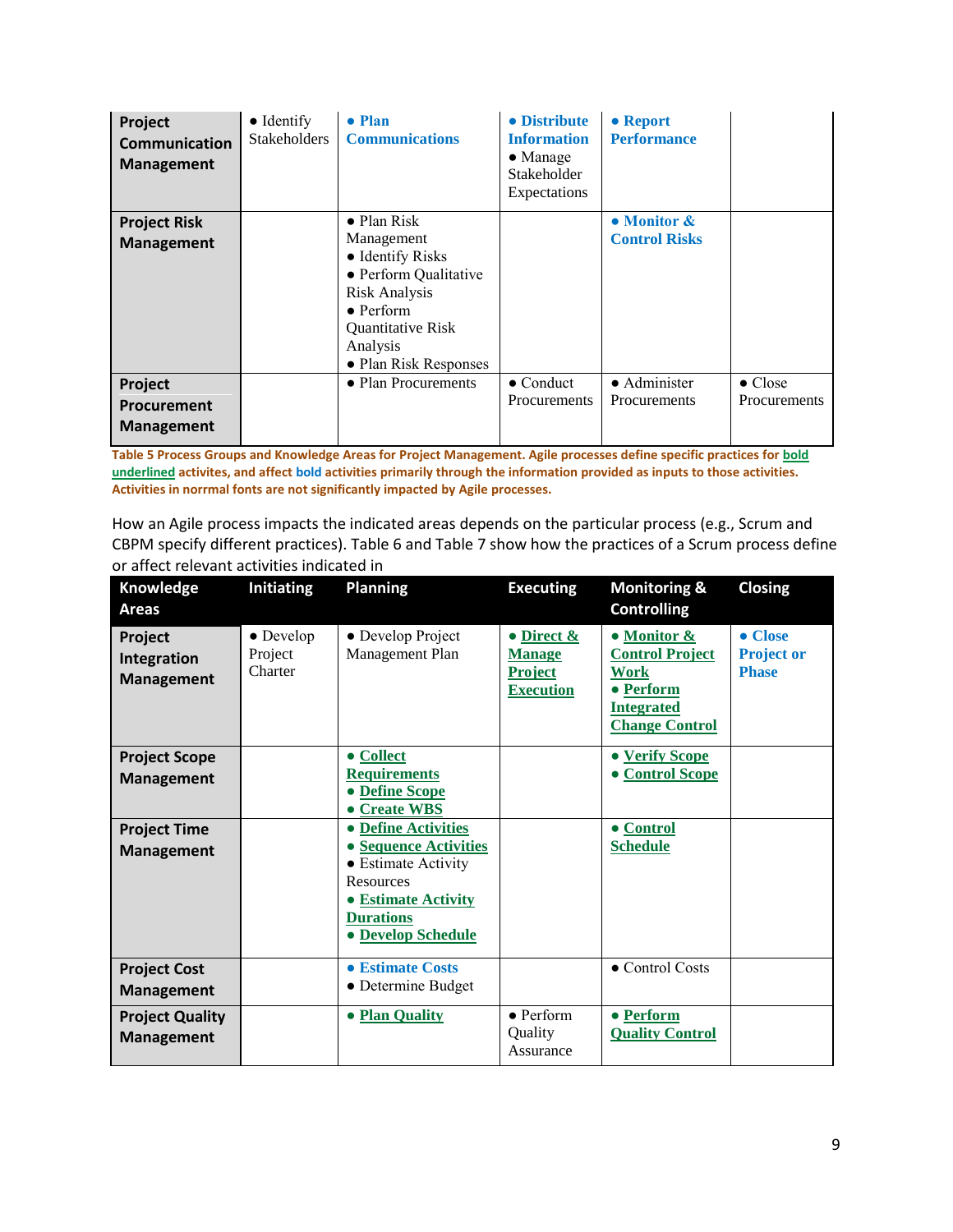| <b>Project Human</b><br><b>Resource</b><br><b>Management</b> |                     | • Develop Human<br>Resource Plan              | $\bullet$ Acquire<br>Project Team<br>• Develop<br><b>Project</b><br><b>Team</b><br>• Manage<br><b>Project</b><br><b>Team</b> |                      |                 |
|--------------------------------------------------------------|---------------------|-----------------------------------------------|------------------------------------------------------------------------------------------------------------------------------|----------------------|-----------------|
| Project                                                      | $\bullet$ Identify  | • Plan                                        | • Distribute                                                                                                                 | • Report             |                 |
| <b>Communication</b>                                         | <b>Stakeholders</b> | <b>Communications</b>                         | <b>Information</b>                                                                                                           | <b>Performance</b>   |                 |
| <b>Management</b>                                            |                     |                                               | $\bullet$ Manage<br>Stakeholder                                                                                              |                      |                 |
|                                                              |                     |                                               | Expectations                                                                                                                 |                      |                 |
|                                                              |                     |                                               |                                                                                                                              |                      |                 |
| <b>Project Risk</b>                                          |                     | • Plan Risk                                   |                                                                                                                              | • Monitor &          |                 |
| <b>Management</b>                                            |                     | Management                                    |                                                                                                                              | <b>Control Risks</b> |                 |
|                                                              |                     | • Identify Risks                              |                                                                                                                              |                      |                 |
|                                                              |                     | • Perform Qualitative<br><b>Risk Analysis</b> |                                                                                                                              |                      |                 |
|                                                              |                     | $\bullet$ Perform                             |                                                                                                                              |                      |                 |
|                                                              |                     | Quantitative Risk                             |                                                                                                                              |                      |                 |
|                                                              |                     | Analysis                                      |                                                                                                                              |                      |                 |
|                                                              |                     | • Plan Risk Responses                         |                                                                                                                              |                      |                 |
| Project                                                      |                     | • Plan Procurements                           | $\bullet$ Conduct                                                                                                            | $\bullet$ Administer | $\bullet$ Close |
| Procurement                                                  |                     |                                               | Procurements                                                                                                                 | Procurements         | Procurements    |
| <b>Management</b>                                            |                     |                                               |                                                                                                                              |                      |                 |

Table 5.

| <b>Knowledge Areas</b>     | <b>Activities</b>                 | <b>Scrum Tools &amp; Techniques</b>                       |  |
|----------------------------|-----------------------------------|-----------------------------------------------------------|--|
| <b>Project Integration</b> | Direct & Manage Project Execution | <b>Execute Tasks</b>                                      |  |
| <b>Management</b>          | Monitor & Control Project Work    | Taskboard, Burnup & Burndown charts,<br>and related tools |  |
|                            | Perform Integrated Change Control | Manage Product Backlog                                    |  |
| <b>Project Scope</b>       | <b>Collect Requirements</b>       | Write Epics & Stories                                     |  |
| <b>Management</b>          | Define Scope                      | <b>Sprint Planning Meeting</b>                            |  |
|                            | <b>Create WBS</b>                 | <b>Create Task Breakdowns</b>                             |  |
|                            | Verify Scope                      | <b>Sprint Review Meeting</b>                              |  |
|                            | Control Scope                     | Manage Product Backlog                                    |  |
| <b>Project Time</b>        | Define Activities                 | Develop Task Breakdown                                    |  |
| <b>Management</b>          | <b>Sequence Activities</b>        | <b>Rank Product Backlog</b>                               |  |
|                            | <b>Estimate Activity Duration</b> | Planning Poker, Analogous Estimation                      |  |
|                            | Develop Schedule                  | <b>Sprint Planning Meeting</b>                            |  |
|                            | Control Schedule                  | Daily Scrum Meeting                                       |  |
| <b>Project Quality</b>     | Plan Quality                      | <b>Create Definition of Done</b>                          |  |
| <b>Management</b>          | Perform Quality Control           | Validate to Definition of Done                            |  |

<span id="page-9-0"></span>**Table 6 Project-Management activities Defined by Scrum Practices**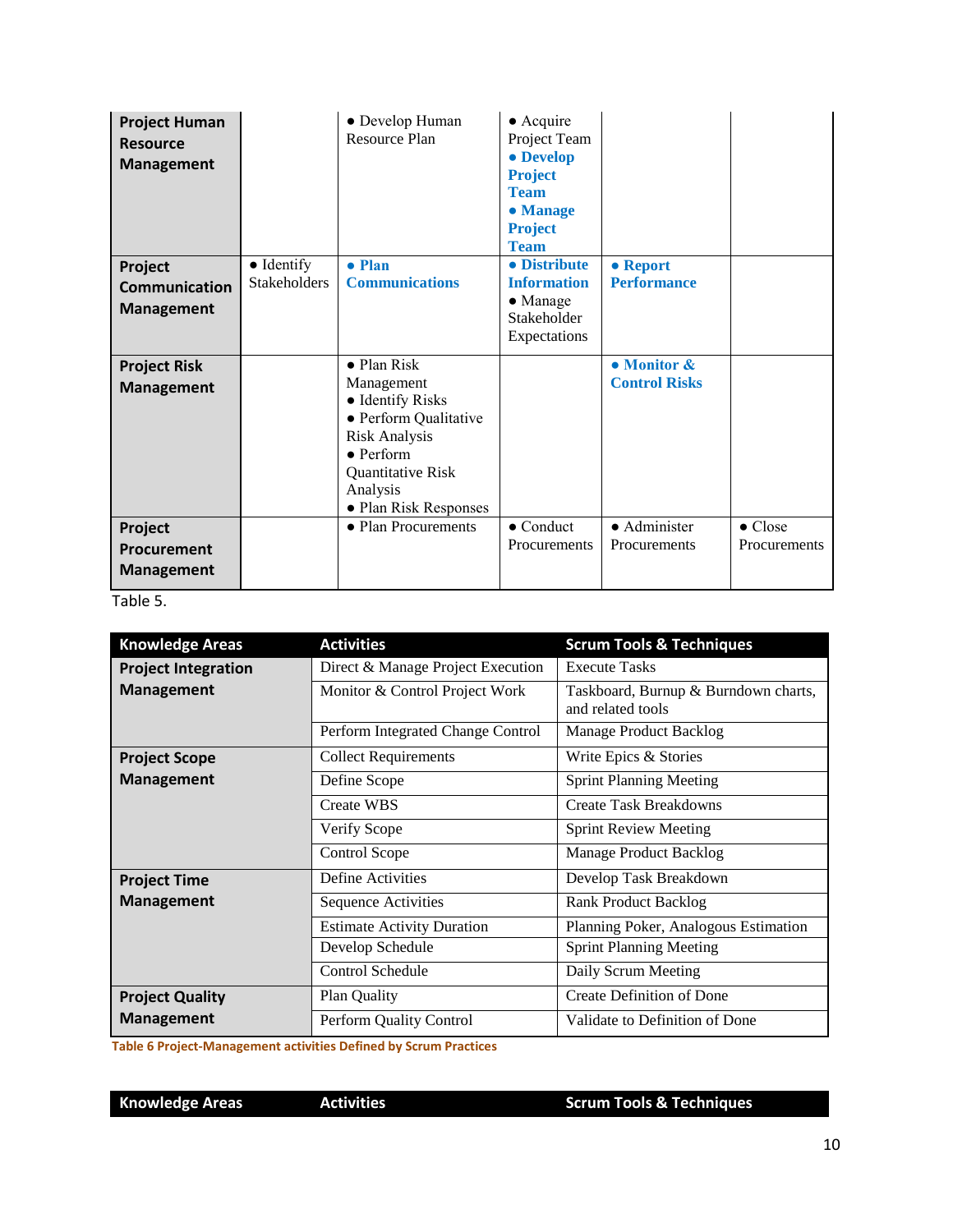| <b>Project Integration</b><br><b>Management</b> | Close Project or Phase     | <b>Sprint Retrospective Meeting</b>  |  |
|-------------------------------------------------|----------------------------|--------------------------------------|--|
| <b>Project Cost</b>                             | <b>Estimate Costs</b>      | Planning Poker, Analogous Estimation |  |
| <b>Management</b>                               |                            |                                      |  |
| <b>Project Human Resource</b>                   | Develop Project Team       | Swarming                             |  |
| <b>Management</b>                               | Manage Project Team        | Daily Scrum Meeting                  |  |
| <b>Project Communication</b>                    | <b>Plan Communications</b> | Taskboard and related tools          |  |
| <b>Management</b>                               | Distribute Information     | Taskboard and related tools          |  |
|                                                 | <b>Report Performance</b>  | Taskboard and related tools          |  |
| <b>Project Risk Management</b>                  | Monitor & Control Risks    | Daily Scrum Meeting                  |  |

<span id="page-10-2"></span>**Table 7 Project-Management activities Affected by Scrum Practices**

The tables show that Agile practices focus on the planning, execution, and monitoring of project work. Scrum, for example, defines no practices related to project initiation or closing.

### <span id="page-10-0"></span>**4 How is Agile Program Management done?**

Program Management provides value beyond that of Project Management in the form of:

- A centralized view of status and metrics for all projects, and for the program as a whole.
- A standard approach to planning and tracking work across project boundaries, when the work of some projects impacts or depends on other projects
- Resource management and load-balancing across projects, to better synchronize cross-project touch points
- Specific tools and practices for managing and reporting on programs (e.g., financial performance, risk, communication, etc.)

Much as for Project Management, Agile processes affect some aspects of Program Management, but not all. Their greatest impact is on planning, managing scope, scheduling, metrics, status reporting, and change management.

### <span id="page-10-1"></span>**4.1 Program-Management Knowledge Areas and Process Groups**

[Table 8](#page-11-0) lists Knowledge Areas and Process Groups defined by the Project Management Institute for Program Management [SProgMan2].

| Knowledge<br><b>Areas</b>                   | Initiating                    | <b>Planning</b>                                                             | <b>Executing</b>                                                                                                 | <b>Monitoring &amp;</b><br><b>Controlling</b>                                                                          | <b>Closing</b>             |
|---------------------------------------------|-------------------------------|-----------------------------------------------------------------------------|------------------------------------------------------------------------------------------------------------------|------------------------------------------------------------------------------------------------------------------------|----------------------------|
| Program<br>Integration<br><b>Management</b> | $\bullet$ Initiate<br>Program | • Develop Program<br>Management Plan<br>• Develop Program<br>Infrastructure | • Direct $\&$<br><b>Manage</b><br><b>Program</b><br><b>Execution</b><br>$\bullet$ Manage<br>Program<br>Resources | $\bullet$ Monitor $\&$<br><b>Control</b><br><b>Program</b><br><b>Performance</b><br>$\bullet$ Manage<br>Program Issues | $\bullet$ Close<br>Program |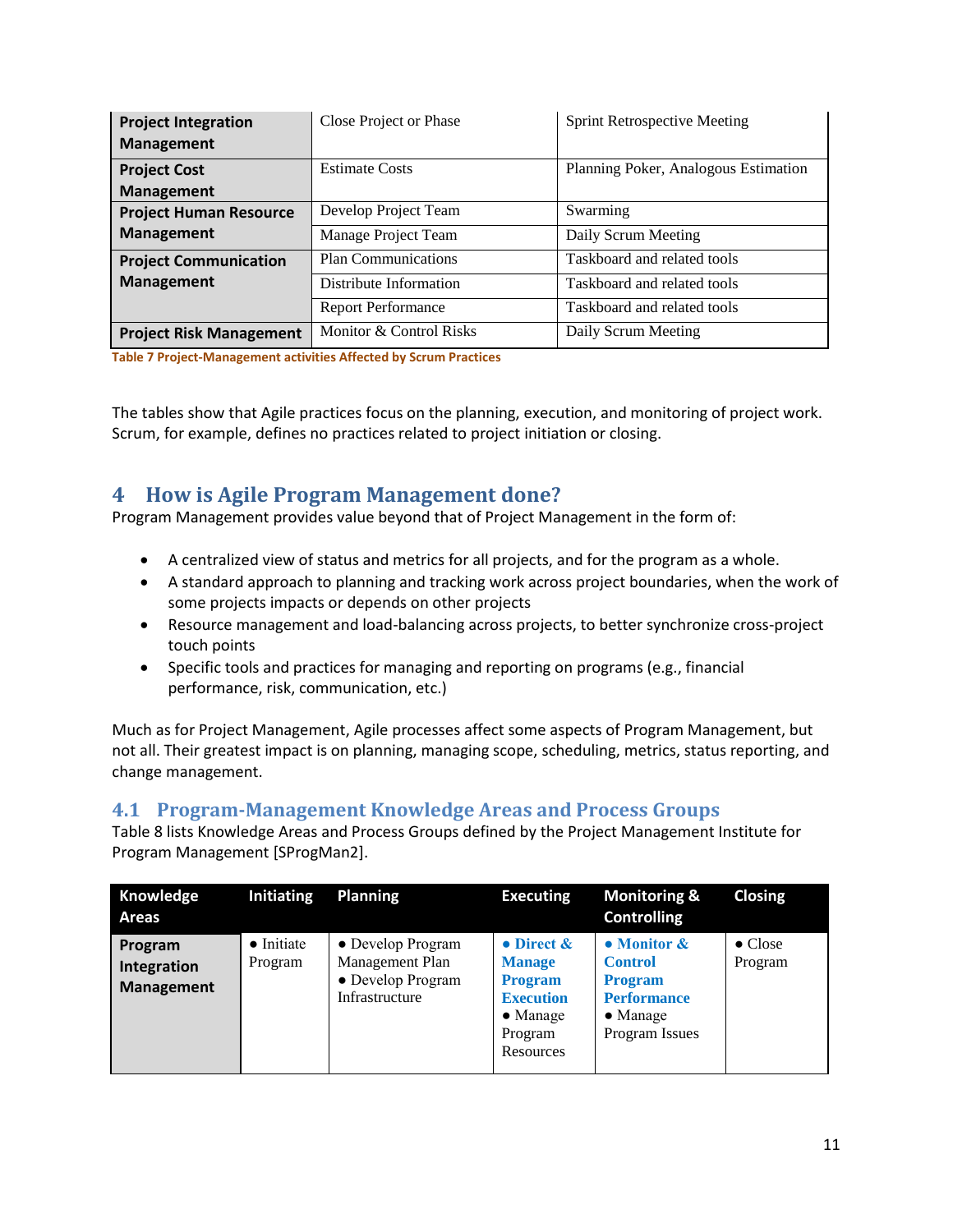| <b>Program Time</b><br><b>Management</b>             |                                                          | • Plan Program<br><b>Scope</b><br>• Define Program<br>Goals & Objectives<br>• Develop Program<br><b>Requirements</b><br>• Develop Program<br>Architecture<br><b>• Develop Program</b><br><b>WBS</b> | • Manage<br>Program<br>Architecture<br>· Manage<br><b>Component</b><br><b>Interfaces</b> | • Monitor &<br><b>Control</b><br><b>Program Scope</b>                                                                                                             |                                              |
|------------------------------------------------------|----------------------------------------------------------|-----------------------------------------------------------------------------------------------------------------------------------------------------------------------------------------------------|------------------------------------------------------------------------------------------|-------------------------------------------------------------------------------------------------------------------------------------------------------------------|----------------------------------------------|
| Program<br><b>Communication</b><br><b>Management</b> |                                                          | $\bullet$ Plan<br><b>Communications</b>                                                                                                                                                             | · Distribute<br><b>Information</b>                                                       | • Report<br><b>Program</b><br><b>Performance</b>                                                                                                                  |                                              |
| <b>Program Risk</b><br><b>Management</b>             |                                                          | · Plan Program Risk<br>Management<br>· Identify Program<br><b>Risks</b><br>• Analyze Program<br><b>Risks</b><br>• Plan Program Risk<br>Responses                                                    |                                                                                          | • Monitor &<br><b>Control</b><br><b>Program Risks</b>                                                                                                             |                                              |
| Program<br>Procurement<br><b>Management</b>          |                                                          | • Plan Program<br>Procurements                                                                                                                                                                      | $\bullet$ Conduct<br>Program<br>Procurements                                             | · Administer<br>Program<br>Procurements                                                                                                                           | $\bullet$ Close<br>Program<br>Procurements   |
| Program<br><b>Financial</b><br><b>Management</b>     | $\bullet$ Establish<br>Program<br>Financial<br>Framework | • Develop Program<br><b>Financial Plan</b><br>• Estimate Program<br><b>Costs</b><br>• Budget Program<br>Costs                                                                                       |                                                                                          | $\bullet$ Monitor &<br><b>Control</b><br><b>Program</b><br><b>Financials</b>                                                                                      |                                              |
| Program<br><b>Stakeholder</b><br><b>Management</b>   |                                                          | · Plan Stakeholder<br>Management<br>• Identify Program<br>Stakeholders                                                                                                                              | $\bullet$ Engage<br>Program<br>Stakeholders                                              | • Manage<br>Program<br>Stakeholder<br>Expectations                                                                                                                |                                              |
| Program<br>Governance                                |                                                          | · Plan & Establish<br>Program Governance<br>Structure<br>· Plan for Audits<br>• Plan Program<br><b>Quality</b>                                                                                      | • Approve<br>Component<br>Initiation                                                     | $\bullet$ Provide<br>Governance<br>Oversight<br>$\bullet$ Manage<br>Program Benefits<br>$\bullet$ Monitor &<br><b>Control</b><br><b>Program</b><br><b>Changes</b> | $\bullet$ Approve<br>Component<br>Transition |

<span id="page-11-0"></span>**Table 8 Process Groups and Knowledge Areas for Program Management. Agile processes define specific practices for bold underlined activites, and affect bold activities primarily through the information provided as inputs to those activities. Activities in norrmal fonts are not significantly impacted by Agile processes.**

Again, how an Agile process impacts the indicated areas depends on the particular process. [Table 9](#page-12-1) and [Table 10](#page-12-2) show how the practices of a Scrum process define or affect relevant activities indicated in [Table](#page-11-0)  [8.](#page-11-0)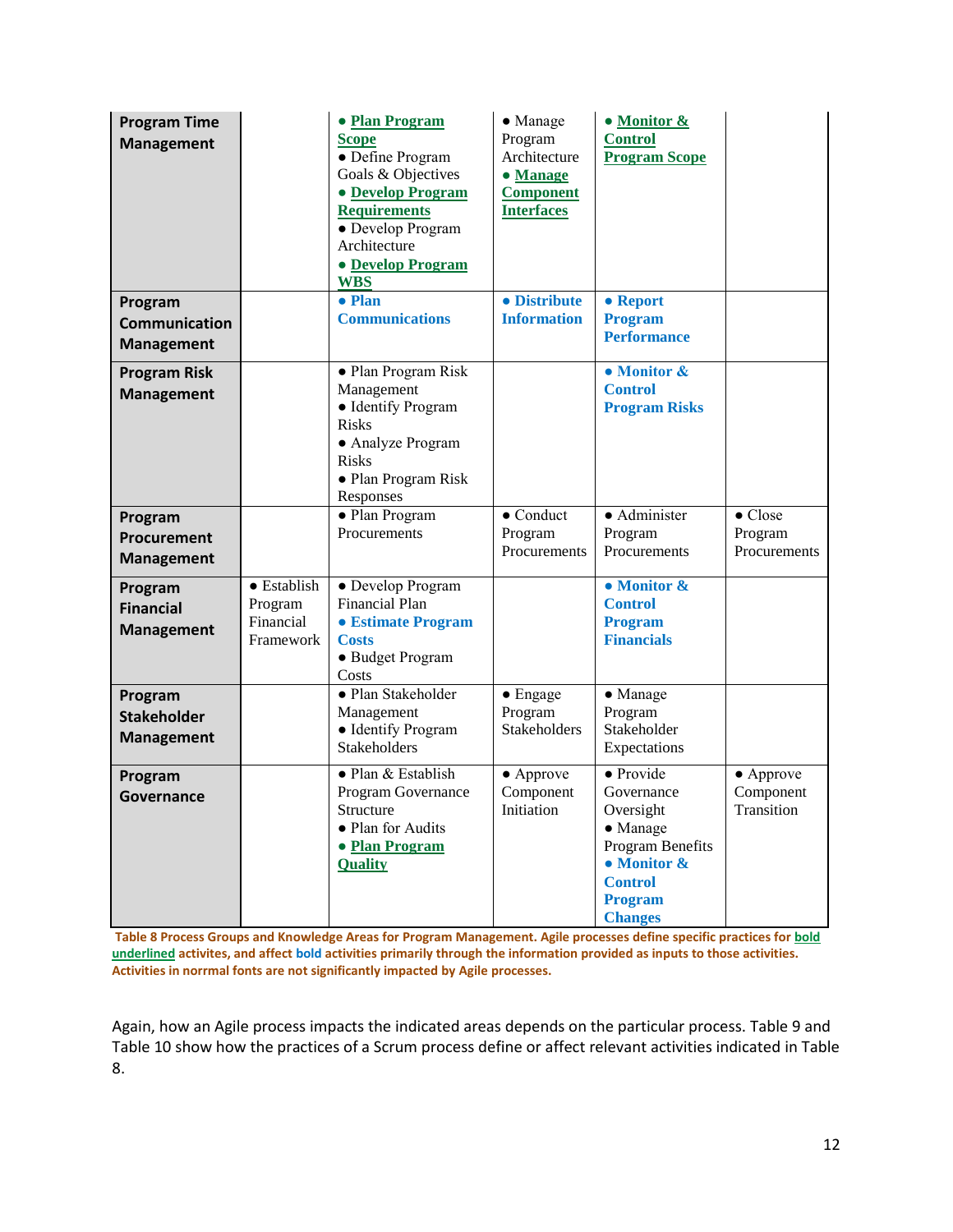| <b>Knowledge Areas</b>                   | <b>Activities</b>               | <b>Scrum Tools &amp; Techniques</b>                              |
|------------------------------------------|---------------------------------|------------------------------------------------------------------|
| <b>Program Time</b><br><b>Management</b> | Plan Program Scope              | Planning Poker, Analogous Estimation,<br><b>Release Planning</b> |
|                                          | Develop Program Requirements    | Write Epics, Stories                                             |
|                                          | Develop Program WBS             | <b>Create Task Breakdowns</b>                                    |
|                                          | Manage Component Interfaces     | Scrum of Scrums meetings                                         |
|                                          | Monitor & Control Program Scope | <b>Release Planning</b>                                          |
| <b>Program Governance</b>                | Plan Program Quality            | Create Definition of Done                                        |

<span id="page-12-1"></span>**Table 9 Program-Management practices Specified by a Scrum process**

| <b>Knowledge Areas</b>                          | <b>Activities</b>                        | <b>Scrum Tools &amp; Techniques</b>                       |
|-------------------------------------------------|------------------------------------------|-----------------------------------------------------------|
| <b>Program Integration</b><br><b>Management</b> | Direct & Manage Program<br>Execution     | Sprint Planning and Execution                             |
|                                                 | Monitor & Control Program<br>Performance | Taskboard, Burnup & Burndown<br>charts, and related tools |
| <b>Program Communication</b>                    | <b>Plan Communications</b>               | Taskboard and related tools                               |
| <b>Management</b>                               | Distribute Information                   | Taskboard and related tools                               |
|                                                 | <b>Report Program Performance</b>        | Taskboard and related tools                               |
| <b>Program Risk</b>                             | Monitor & Control Program Risks          | Daily Scrum Meeting                                       |
| <b>Management</b>                               |                                          |                                                           |
| <b>Program Financial</b>                        | <b>Estimate Program Costs</b>            | Planning Poker, Analogous Estimation                      |
| <b>Management</b>                               | Monitor & Control Program<br>Financials  | <b>Burnup Charts</b>                                      |
| <b>Program Governance</b>                       | Monitor & Control Program<br>Changes     | <b>Product Backlog Management</b>                         |

<span id="page-12-2"></span>**Table 10 Program management practices Affected by a Scrum process**

# <span id="page-12-0"></span>**5 How is Agile Portfolio Management done?**

Portfolio Management attempts to optimize Return-on-Investment by analyzing proposed and current projects and programs, to determine which of these to initiate, continue, or terminate.

Agile processes have less effect on the practices of Portfolio Management than for Project or Program Management. These effects are limited to the details of what information is gathered about current projects, and how that information is gathered, rather than prescriptions for how specific Portfolio Management practices are to be conducted.

Although specific practices of agile processes do not prescribe how the day-to-day work of a PPMO are performed, the concept of Portfolio Management is well aligned with the Agile Manifesto, and especially the core principle of valuing "responding to change over following a plan." Agile processes frequently reassess the value provided by near-term deliverables, and optimize value delivery by selecting highestvalue items for implementation.

Portfolio Analysis does essentially the same thing, but for longer time horizons (quarters to years), and on a project or program basis. Viewed in this light, **Portfolio Management is analogous to managing the**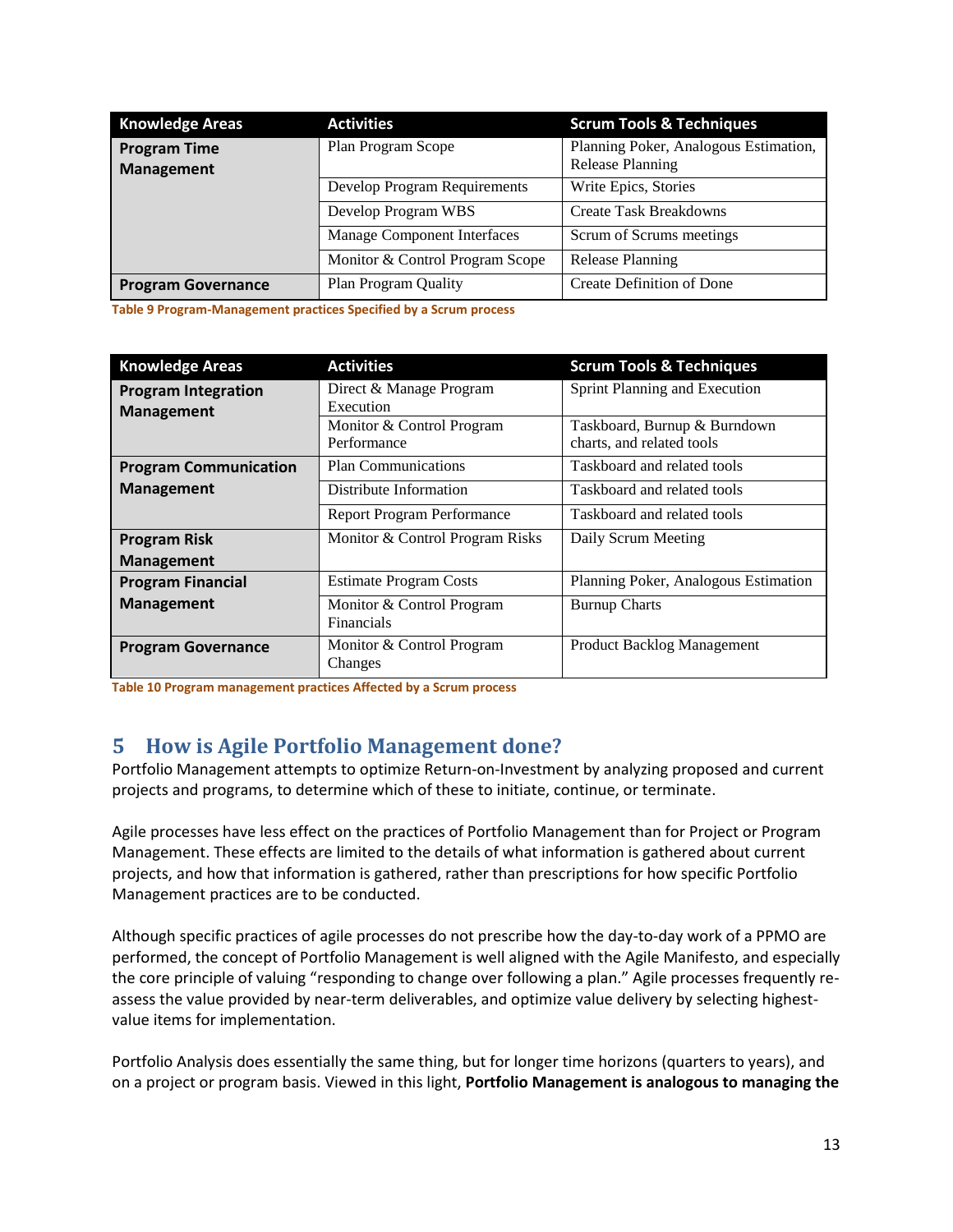"Product Backlog" of an agile project, with projects and programs taking the place of Stories<sup>8</sup> and Epics<sup>9</sup>.

| Knowledge<br>Areas    | <b>Aligning</b>                    | <b>Monitoring &amp;</b><br><b>Controlling</b> |
|-----------------------|------------------------------------|-----------------------------------------------|
| <b>Portfolio</b>      | • Identify Components              | • Review &                                    |
| Governance            | $\bullet$ Categorize               | <b>Report Portfolio</b>                       |
|                       | Components                         | <b>Performance</b>                            |
|                       | • Evaluate Components              | $\bullet$ Monitor                             |
|                       | · Select Components                | <b>Business Strategy</b>                      |
|                       | • Prioritize Components<br>Changes |                                               |
|                       | • Balance Components               | $\bullet$ Communicate                         |
|                       | $\bullet$ Authorize                | Portfolio                                     |
|                       | Components                         | Adjustment                                    |
| <b>Portfolio Risk</b> | • Identify Portfolio               | • Monitor &                                   |
| <b>Management</b>     | Risks                              | <b>Control Portfolio</b>                      |
|                       | • Analyze Portfolio                | <b>Risks</b>                                  |
|                       | Risks                              |                                               |
|                       | • Develop Portfolio                |                                               |
|                       | <b>Risk Responses</b>              |                                               |

# <span id="page-13-0"></span>**5.1 [Portfolio-Management Knowledge Areas and Process Groups](#page-13-1)**

[Table 11](#page-13-1) lists Knowledge Areas and Process Groups defined by the Project Management Institute for Portfolio Management [SPortMan2].

<span id="page-13-1"></span>

| Knowledge<br>Areas                         | <b>Aligning</b>                                                                                               | <b>Monitoring &amp;</b><br><b>Controlling</b>                                                                |
|--------------------------------------------|---------------------------------------------------------------------------------------------------------------|--------------------------------------------------------------------------------------------------------------|
| <b>Portfolio</b><br>Governance             | • Identify Components<br>$\bullet$ Categorize<br>Components<br>• Evaluate Components<br>• Select Components   | • Review &<br><b>Report Portfolio</b><br><b>Performance</b><br>$\bullet$ Monitor<br><b>Business Strategy</b> |
|                                            | • Prioritize Components<br>• Balance Components<br>$\bullet$ Authorize<br>Components                          | Changes<br>$\bullet$ Communicate<br>Portfolio<br>Adjustment                                                  |
| <b>Portfolio Risk</b><br><b>Management</b> | • Identify Portfolio<br>Risks<br>• Analyze Portfolio<br>Risks<br>• Develop Portfolio<br><b>Risk Responses</b> | • Monitor &<br><b>Control Portfolio</b><br><b>Risks</b>                                                      |

**Table 11 Process Groups and Knowledge Areas for Portfolio Management. Agile processes affect bold activities primarily through the information provided as inputs to those activities. Activities in norrmal fonts are not significantly impacted by Agile processes.**

[Table 12](#page-14-1) shows how the practices of a Scrum process define or affect relevant activities indicated in

| Knowledge    | <b>Aligning</b> | <b>Monitoring &amp;</b> |
|--------------|-----------------|-------------------------|
| <b>Areas</b> |                 | <b>Controlling</b>      |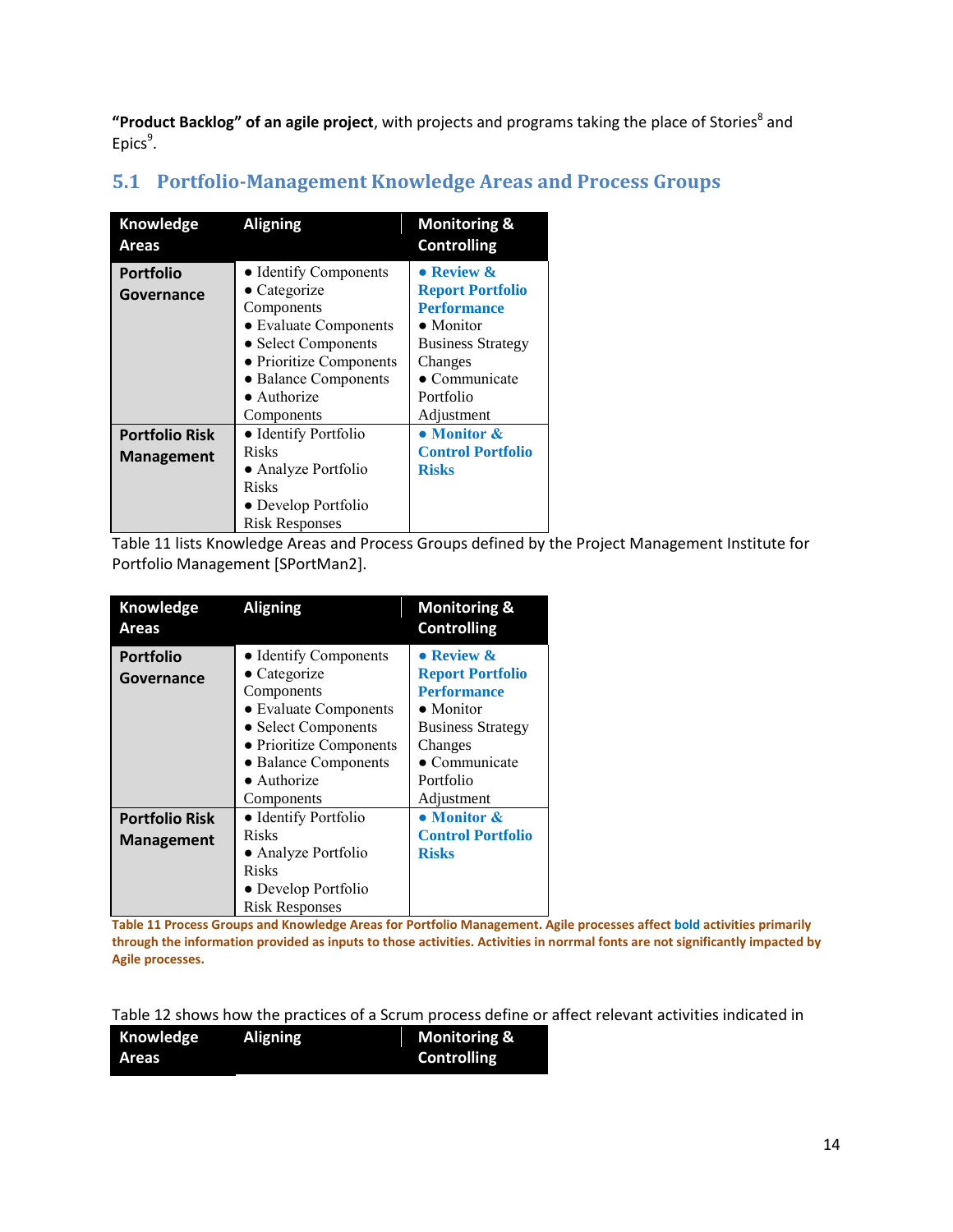| <b>Portfolio</b>      | • Identify Components   | $\bullet$ Review $\&$    |
|-----------------------|-------------------------|--------------------------|
| Governance            | $\bullet$ Categorize    | <b>Report Portfolio</b>  |
|                       | Components              | <b>Performance</b>       |
|                       | • Evaluate Components   | $\bullet$ Monitor        |
|                       | • Select Components     | <b>Business Strategy</b> |
|                       | • Prioritize Components | Changes                  |
|                       | • Balance Components    | $\bullet$ Communicate    |
|                       | $\bullet$ Authorize     | Portfolio                |
|                       | Components              | Adjustment               |
| <b>Portfolio Risk</b> | • Identify Portfolio    | • Monitor &              |
| <b>Management</b>     | <b>Risks</b>            | <b>Control Portfolio</b> |
|                       | • Analyze Portfolio     | <b>Risks</b>             |
|                       | <b>Risks</b>            |                          |
|                       | • Develop Portfolio     |                          |
|                       | <b>Risk Responses</b>   |                          |

Table 11.

| <b>Knowledge Areas</b>      | <b>Activities</b>                 | <b>Scrum Tools &amp; Techniques</b> |
|-----------------------------|-----------------------------------|-------------------------------------|
| <b>Portfolio Governance</b> | Review & Report Portfolio         | Burnup charts, and related tools    |
|                             | Performance                       |                                     |
| <b>Portfolio Risk</b>       | Monitor & Control Portfolio Risks | Burnup charts, and related tools    |
| <b>Management</b>           |                                   |                                     |

<span id="page-14-1"></span>**Table 12 Practices Affected by a Scrum process**

### <span id="page-14-0"></span>**6 Analysis**

We can draw a few conclusions from the preceding sections.

First, the introduction of Agile processes does not change the roles and responsibilities of Project, Program, and Portfolio Management. PMOs, PgMOs, and PPMOs continue to provide the same value to their organizations as they have in the past, and for the same reasons.

In particular, the value that an "Agile PMO" provides is essentially the same as the value any PMO can provide: consistent definition of processes across an organization, a means for providing expertise and promoting excellence in the planning and execution of projects, and a pool of trained resources on which to draw. The Agile PMO simply supports a different (Agile) process, or a broader array of processes, including classic "plan-driven" and new Agile processes, as appropriate.

Second, Agile processes *do* impact the day-to-day functioning of these organizations, by defining or affecting practices in the various Process Groups. [Table 13](#page-14-2) summarizes the impact of Agile processes with respect to the definition or effect on activities at the different levels of management:

| <b>Office</b> |    | <b>Defines</b> Affects | Total |
|---------------|----|------------------------|-------|
| <b>PMO</b>    | 15 | 8                      | 23    |
| PgMO          | 6  |                        | 15    |
| <b>PPMO</b>   |    |                        |       |

<span id="page-14-2"></span>**Table 13 Number of activities impacted by Agile processes**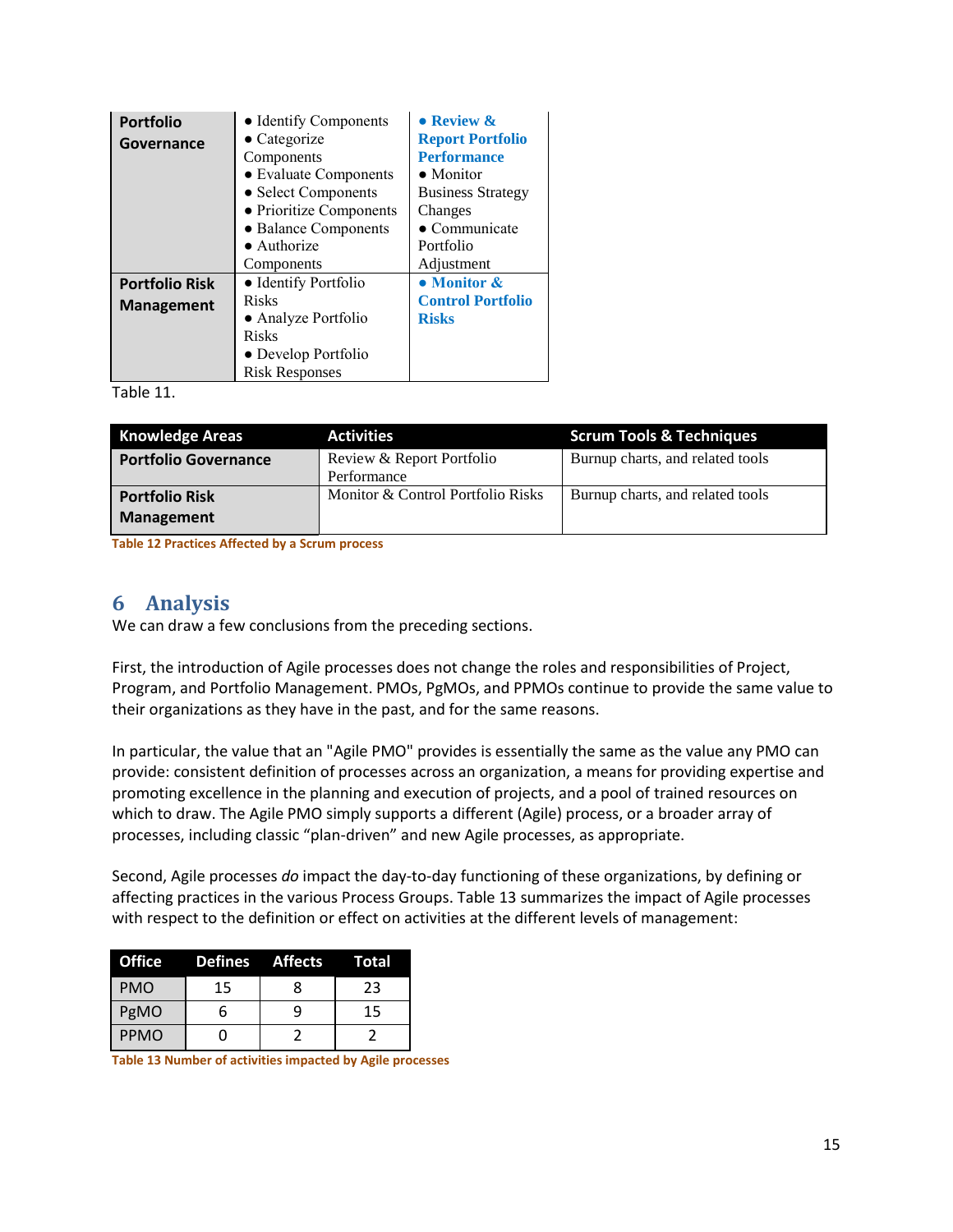We see that the greatest impact is at the PMO level, where Agile practices define how many of the Process Group practices are to be performed. Impact is less, but still significant, at the PgMO level, and is small at the PPMO level.

The reduction in impact as we go up from project to portfolio levels is not surprising, as Agile processes focus primarily on how work is planned, executed, and tracked. At the highest level, the details of planning and execution are irrelevant, and the only impact of Agile processes is due to the information (tracking) provided by practices operating at the lower levels.

Third, it is important to realize that the impact of an 'Agile mindset' goes beyond the definition of specific tactical practices. The development of Agile processes was driven by the need to manage projects that are plagued by rapid change in business needs, and the high and irreducible uncertainty around requirements and the effort required to implement them. These drivers have forced a shift away from efficiency and schedule minimization to adaptability and risk mitigation.

The key enabling behavior behind adaptability and risk mitigation is that of incremental development and delivery. Agile organizations perform detailed planning only for short time horizons, and re-plan frequently. They build "big pictures" out of an evolving set of "small pictures," rather than attempt to build the big picture all at once. This behavior can and arguably should be applied at all levels, whenever uncertainty is high enough that reliable long-term plans cannot be made.

### <span id="page-15-0"></span>**7 Conclusion**

 $\overline{\phantom{a}}$ 

The changes to a PMO, PgMO, or PPMO which is adopting an Agile process are experienced primarily in two ways:

- 1. The Agile process defines or affects tactical practices of PMOs and PgMOs, and changes the type and timeliness of information required for PPMOs to manage their portfolios.
- 2. When internalized, the Agile emphasis on collaboration, communication, and responding gracefully to change tends improve the ability of these organizations to function, especially in environments subject to rapid change.

It is an interesting irony that the Agile approach of frequent re-assessment, which often seems odd to classically-trained project managers, fits naturally with the perspective of Portfolio Management. The irony is strengthened when we consider that the practices specified by Agile processes focus on the conduct of work at the project level, not at the portfolio level. For this reason, we will conclude with the following observation:

One of the benefits of the development of Agile processes is to provide a unifying theme for how to view and plan for the future, one which goes all the way from the portfolio level down to the project level.

<sup>1</sup> *A Guide to the Project Management Body of Knowledge (PMBOK® Guide),* Fourth Edition. Project Management Institute, Inc. 2008.

<sup>2</sup> *The Standard for Program Management,* Second Edition. Project Management Institute, Inc. 2008.

<sup>3</sup> *The Standard for Portfolio Management,* Second Edition. Project Management Institute, Inc. 2008.

<sup>4</sup> *Manifesto for Agile Software Development*. [www.agilemanifesto.org,](http://www.agilemanifesto.org/) 2001.